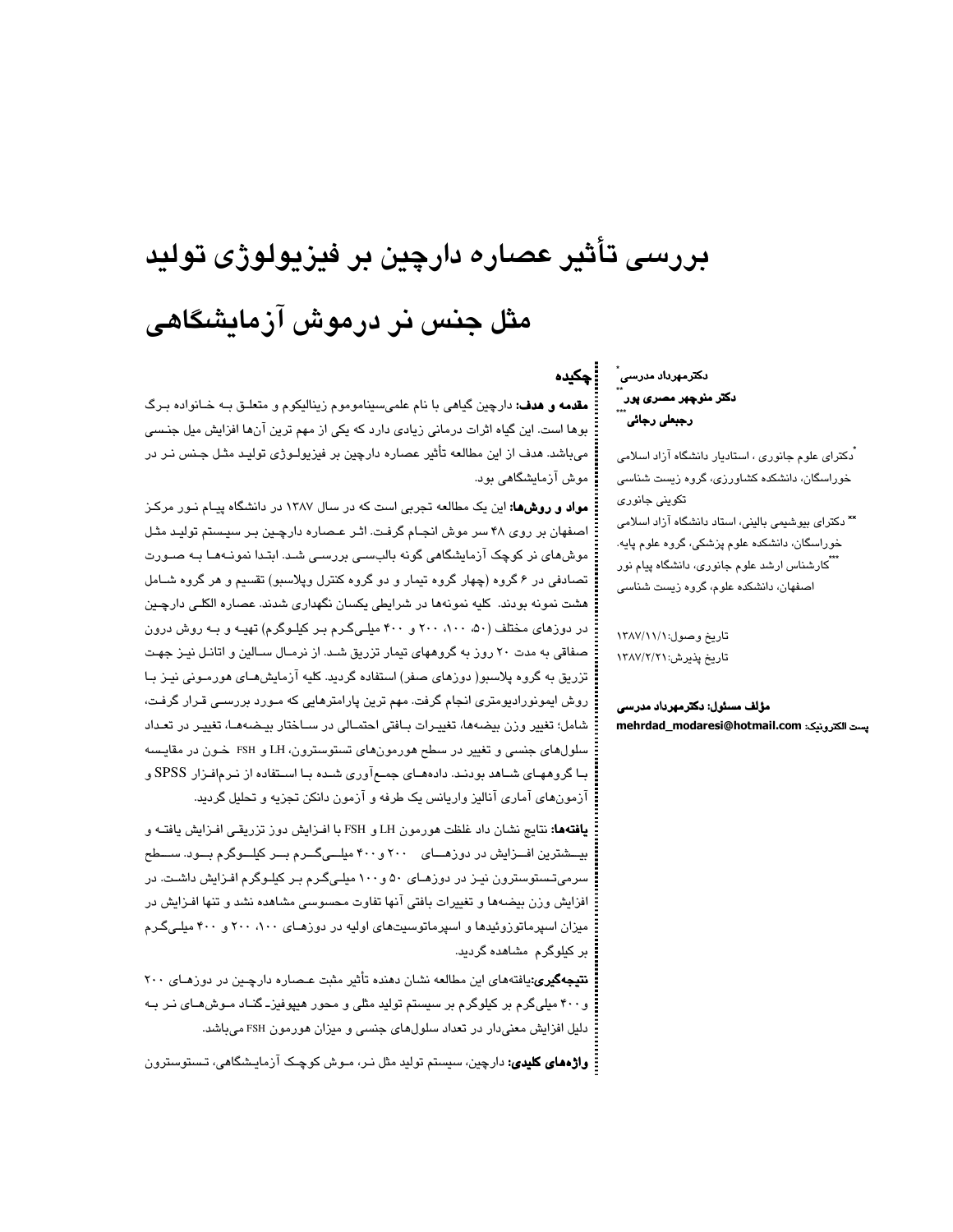مقدمه

یکی از مسایل پیچیده علم پزشکی نابـاروری است. در هر اجتماعی تقریباً ۱۳ درصد افراد نابارونـد که در بسیاری موارد میتوان آنها را درمان نمود. علل متفاوتی در بـروز نابـاروری مـردان دخالـت دارد کـه گاهی کـاهش میـل جنـسی، نــاتوانی در نعـوظ و عـدم تولید اسپرم کافی از آن دسته میباشند(۱). با توجه به استفاده دیرباز از گیاهان در تولید دارو و مـصرف در پزشــکی، در ایــن تحقیــق یکــی از گیاهــان دارویــی کــه احتمالاً در افـزایش قـوه بـاه و مـایع منـی تـأثیر دارد، مورد بررسی قرار گرفته است. دارچین گیاهی بـا نــام علمــي ســيناموموم زينــاليكوم<sup>(۱)</sup> و نــام عمــوميســينامون میباشد. این درخت همیشه سـبز بـه خـانواده بـرگ بوها<sup>(۲)</sup> تعلـق دارد و بـومیسـریلانکا و منــاطق جنـوب شرقی هند میباشد(۲). دارچین با طعم تند و تیز خـود گرچه بیشتر در آشیزخانه استفاده مے،شـود، ولـے از مصارف درمانی آن نباید غافل بود. ایـن گیـاه یکـی از قدیمیترین گیاهان دارویی است که در طب سـنتی بـه عنوان دارویی مهم کاربرد داشته است. قسمتهـای مختلف این گیاه از جملــه پوسـت آن خـواص درمــانی زیادی دارد به طوری که مصرف آن باعث تقویت قلب، معده و رودهها، بهبود فعالیت کلیهها و افزایش نیـروی جنسی میشود(۳). ارزش دارویی این گیـاه بیـشتر بـه دلیل روغـن فـرار آن مـیباشـد. ترکیبـات اصـلی ایـن اسانس شامل؛ سينامالدئيد، اوژنول و سافرول فعاليتي شبیه به انـسولین دارد و مـیتوانـد در درمـان دیابـت مفید باشد(۵ و۴). همچنین تأثیر این ترکیبات در کاهش تری گلیسرید، کلـسترول و لیپـوپروتئین بـا دانـسیته

پـايين<sup>(۳)</sup> خـون مثبـت مـيباشـد(۶). دارچـين بـه دليـل خاصیت ضد قـارچی و ضـدباکتریایی خـود بـر ضـد انواع پـاتوژن،هـای مهـم بـدن از جملــه؛ اشرشــيا کلــی، هلیکوبــاکترپیلوری و کاندیــدیا آلبیکــانس کــاربرد دار د(۷).

مــصرف ايــن ادويـــه بـــه دليــل خاصـــيت آنتیاکسیدانی قوی آن مانع اکسیداسیون مواد آلـی در بدن و سبب کاهش رادیکالهای آزاد میشود(۸). پژوهش ها نشان مے دهند عنصار و دارچنین در تیرمنم زخـمهـای ایجـاد شـده بـر راتهـای ویـستار مـؤثر می باشد(۹). سایر اثرات این گیاه شامل؛ اثر در درمـان تهوع و اسهال و تأثیر بر بالابردن قـدرت فهـم و درک نیز به اثبات رسیده است(۱۱ و ۱۰).

با توجه به این که بررسیِهای اندکی در رابطه با تأثیر عصاره پوست دارچین بر دستگاه تولیـد مثـل جنس نر به ویژه هورمون هـای جنـسی مـؤثر بـر ایـن سیستم انجام شده است، هـدف از ایـن مطالعــه تـأثیر عصاره دارچین بر فیزیولوژی تولید مثل جـنس نـر در موش آزمایشگاهی بود.

### مواد وروشها

این یک مطالعه تجربے کـه در سـال ۱۳۸۷ در دانشگاه پیـام نـور مرکـز اصــفهان بـر روی ۴۸ سـر موش صحرابے نر انجام گرفت.

<sup>1-</sup>Cinnamomum zevlanicum

<sup>2-</sup>Lauraceae

<sup>3-</sup>Low Density Lipoprotein (LDL)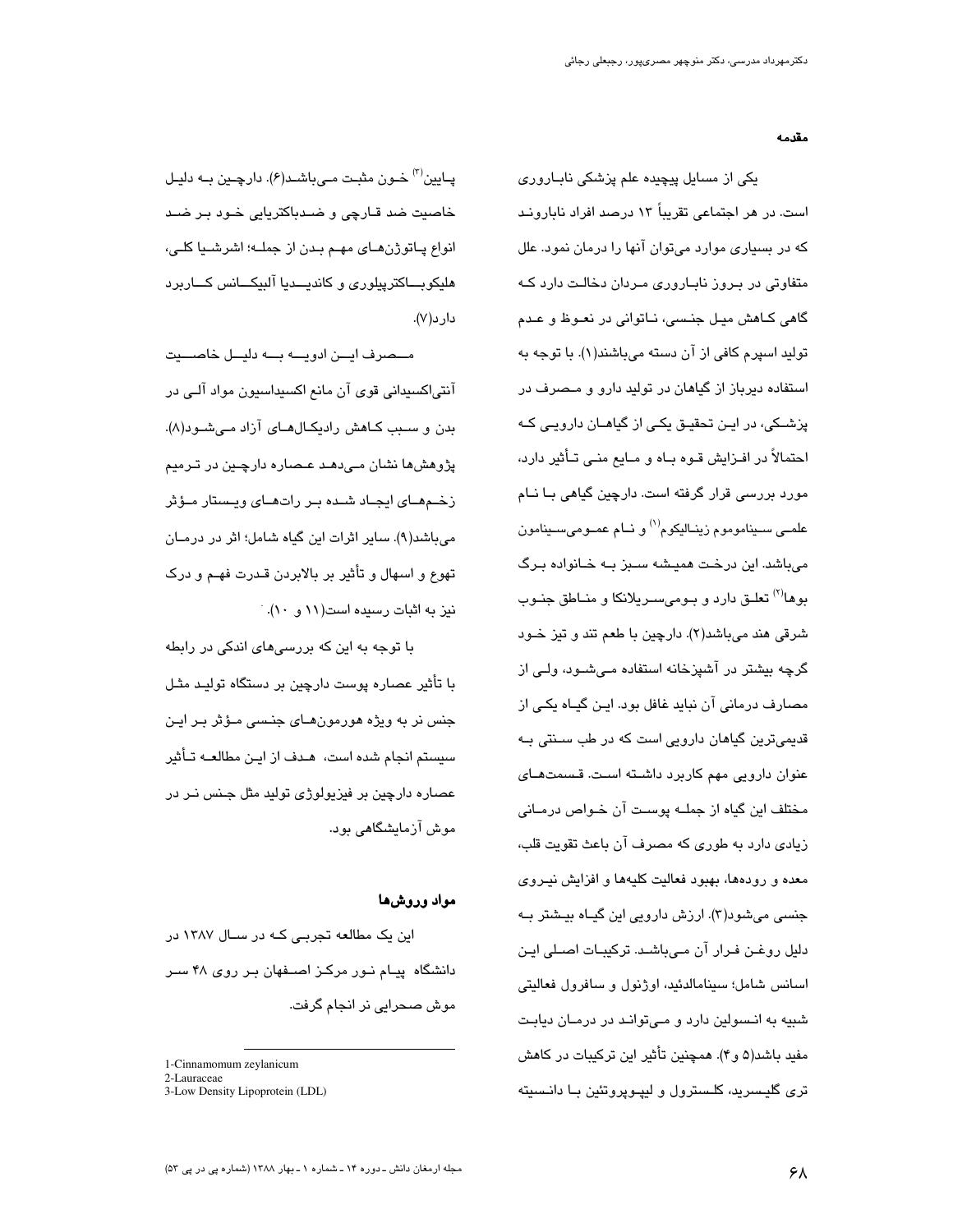در ایسن مطالعسه از مسوش هسای کوچسک آزمایشگاهی نـر بـالغ (۳۰±۴۰ گـرم) از نـژاد سـوری و گو نه بالبسے،<sup>(۱)</sup> تهیه شـده از دانـشگاه علـوم پزشـک*ی* اصفهان استفاده گردید. نمونهها به طور تصادفی به ۶ گروه هشتتایی شامل؛ ۲ گـروه کنتـرل و پلاسـبو و ۴ گروه تیمار (۱، ۲، ۳ و ۴) تقسیمبندی شدند. هر یک از گروهها در قفسهای جداگانه قرار گرفتند. در طی مدت دو هفتهای سازگاری نمونـههـا بـا محـیط آزمایـشگاه همچنین در طول دوره تزریق، کلیه مـوش۵ـا از غـذا و آب یکسان، دمای ثابت (۳۲ ـ ۲۸ درجه سانتیگراد) و نور طبیعی (۱۲ ساعت روشنایی و ۱۲ ساعت تـاریکی) بهره گرفتند.

پروتکل این تحقیق بر اساس قوانین بـینالمللـی در مــورد حیوانــات آزمایــشگاهی انجــام گردیــد و در کمیته اخلاق دانشگاه به تصویب رسید.

پوست دارچین از یکی از فروشگاههای معتبـر گیاهان دارویے در شــهر اصــفهان خریـداری گردیـد، سپس با استفاده از دسـتگاه آسـیاب پـودر شـد و ۲۴ گرم از پودر تهیه شده در ۲۰ سیسی الکل اتیلیک طبی ۹۶ درصد حل گردید. مخلوط به دست آمـده بــه مـدت ۲۴ سـاعت در دمـای اتـاق (۲۵ درجـه سـانتی گـراد) نگهداری شد. در ادامــه ترکیـب حاصــل بــا اســتفاده از دستگاه همزن مغناطیسی(شیکر) و بـه مـدت ۴ دقیقـه کاملاً مخلوط شد و بر روی یک کاغذ واتمـن کــه وزن اولیه آن پادداشت شـد، صـاف گردیـد. کاغـذ و پـودر باقیمانده بـر روی آن در دسـتگاه آون بـا حـرارت ۵۰ درجه سانتیگراد و به مدت ۱/۵ ساعت خشک شد. با

مقايسه اختلاف وزن پودرخشک باقيمانىده بىر روى کاغذ صافی و مقدار اولیــه دارچــین میـزان پـودر حـل شده مشخص گردید. عـصاره اسـتخراج شـده بـا ایـن روش (فورمن) حاوى مقدار زيادى الكل(حدود٢٠ سے سے) است. جهت حذف الکل، عصاره مورد نظر بــه مدت ۴۸ ساعت در محیط عاری از آلودگی قرار گرفت تا الکل اضافی تبخیر شده و میزان آن به حداقل ممکـن (حدود ۵ سی سی) برسـد. در ادامــه حجـم عـصـاره بــا استفاده از سرم فیزیولوژیک ۹ درصد (نرمـال سـالین تزریقی) به ۱۵۰ سی سی رسانده شد.

عصاره حاصل در دوزهای مختلف بـه میـزان ۰/۵ سی سی در هر ۲۴ ساعت و بـه مـدت ۲۰ روز بـه نمونههـای مـورد نظـر تزریـق شـد. یـک روز پـس از آخرین مرحله تزریـق، بعـد از انجـام بیهوشـی نـسبی حیوانات با استفاده از سرنگ حدود ۱ سے سے خون از قلب آنها گرفته و جهت انجام آزمایشهــای هورمــونی آماده شد. سپس یـک بـرش طـولی در سـطح شـکم و کیسه بیضهها ایجاد گردید و با کمک پنس بیضههـا و مجرای اپی دیدیم متصل به آنها خارج شـدند. در ادامــه مجاری اپی دیدیم و بیـضـهمـا نیـز بـا دقـت از یکـدیگر تفکیک شـدند. بیـضـهمـا در هـر نمونــه بـا اسـتفاده از ترازوی دیجیتال با دقت ۰۰۱/ گرم توزین گردیـد و در محلول فرمالین ۱۰ درصد قرار گرفت تا ضـمن تثبیـت بافت، نمونهها براى مراحل بعدى و تهيه مقـاطع بـافتى و رنـگآميـزي هماتوكـسيلين ــ ائـوزين آمـاده شــود. حهت شيمارش و مقايسيه تعبداد اسيرماتوسيت هياي  $1-Balb/C$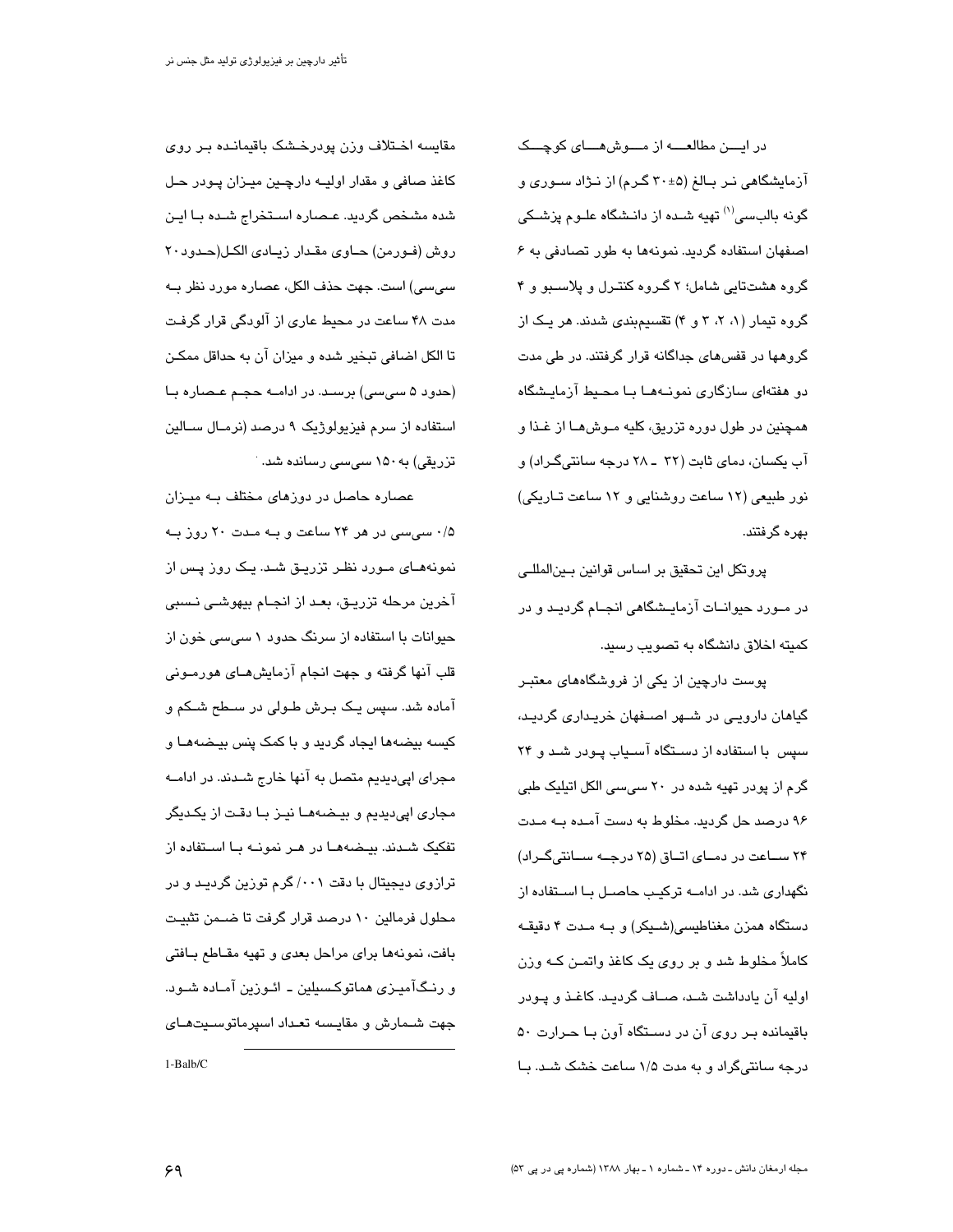اوليه در لوله اسپرم ساز، از مقاطع بافتی تهيه شده و میکروسکوپ دوربیندار المپیوس<sup>(۱)</sup> استفاده گردید. مجــاری اپــی،پــدیم بــه منظــور شــمارش

اسپرماتوزوئیدهای موش سوری استفاده شد. مجاری جدا شده در حجـم ۱ میلـیلیتـر آب مقطـر بـه قطعـات کوچک تقسیم شد تا محلول یکنـواختی حاصـل شـود. برای شمارش میکروسکوپی اسپرمهـا از پیپـت رقیـق كننـده (ويــژه گلبــول هــاى خــونى) و لام مخــصوص هموسيتومتراستفاده شد(١٢).

پــس از انتقــال نمونـــههـــا بـــه آزمايــشگاه تخصصی، تستهای تـشخیص هورمـونی مـورد نظـر (LH،FSH و تــــــــــــستوسترون) بــــــــــــــــــــه روش ایموزورادیومتری<sup>(۲)</sup> و با استفاده از دستگاه شمارشگر گاما انجام شد.

دادههـــای جمــــع آوری شـــده بـــا اســـتفاده از نــرمافــزار SPSS (") و آزمــون۱صای آمــاری آنــالیز واریانس یک طرفه<sup>(۴)</sup> و آزمون دانکن <sup>(۵)</sup> تجزیه و تحلیل گرديد.

#### يافتهها

بررسے میکروسکویی مقـاطع تھیــه شــده از لولههـای اســپرم ســاز نــشان کــه بــین گـروه کنتـرل، پلاسبو و چهار گـروه تیمـار از نظـر شـكل ظـاهرى و پراکندگی لولههای اسپرمساز تفـاوتی وجـود نـدارد و هــیچگونــه تخریــب بــافتی ناشــی از تزریــق مــشاهده نمی شود. سلول های تمـایز نیافتـه بـه سـمت دیـواره لولههای اسپرمساز و سلولهای تمایز یافتـهتـر نظیـر

اسپرماتوسیتهای ثانویه و اسپرماتوزوئیدها به سمت داخلی حفره لولهها قرار دارند(تصاویر ۱ و ۲). بررسے میـانگین وزن بیـضه مـوشهـا بـین گروههای تجربی ( تیمار و پلاسبو) و گروه کنتـرل بـر حسب واحد گرم در سطح اطمینان بیش از ۹۵ درصـد مشخص نمود کــه بــین میــانگین گروههــای تـجربــی و کنترل تفاوت معنی داری وجود ندارد.

یس از شـمارش تعـداد اسپرماتوسـیتهـا بـا استفاده از مقاطع عرضی لولههای اسپرمساز با سطح مقطع یکسان (۱۰ مقطع در هـر گـروه) و مقایـسه بـین میانگین اسپرماتوسیتها در گروههای تجربی و گروه كنترل نتايج نشان داد ميانگين تعداد اسپرماتوسىيتها در گــروه تجربــی۲ (دوز تجربــی ۱۰۰ میلــیگــرم بــر کیلوگرم)، ۳ (دور تجربی ۲۰۰ میلی گرم بر کیلوگرم) و ۴ (دوز تجربی ۴۰۰ میلیگرم بـر کیلـوگرم) بـا گـروه کنتـرل دارای تفـاوت معنـیداری مـیباشـد(p<۰/۰۵). بررسی جدول دانکن به مـا نــشان مـیدهـد کــه گــروه تجربی ۳ علاوه بر دارا بودن تفاوت معنیدار با گــروه کنترل، با گروه تجربی ۲ و ۴ نیز تفاوت معنی دار داشته و نشان دهنده افزایش بیشتر اسپرماتوسـیتهـا نسبت به دیگر گروهها میباشد(نمودار ۱).

مقايسه ميانگين تعـداد اســپرماتوزوئيدها بــين گروههای تجربی و گروه کنترل نشان داد که میـانگین تعداد اسپرمها در گروههای تجربی ۲، ۳ و۴ بـا گـروه

<sup>1-</sup>Olympus

<sup>2-</sup>Radio Immuno Assay (RIA)

<sup>3-</sup>Statistical Package for Social Sciences

<sup>4-</sup>Analysis of Varians(ANOVA)

<sup>5-</sup>Duncan, STest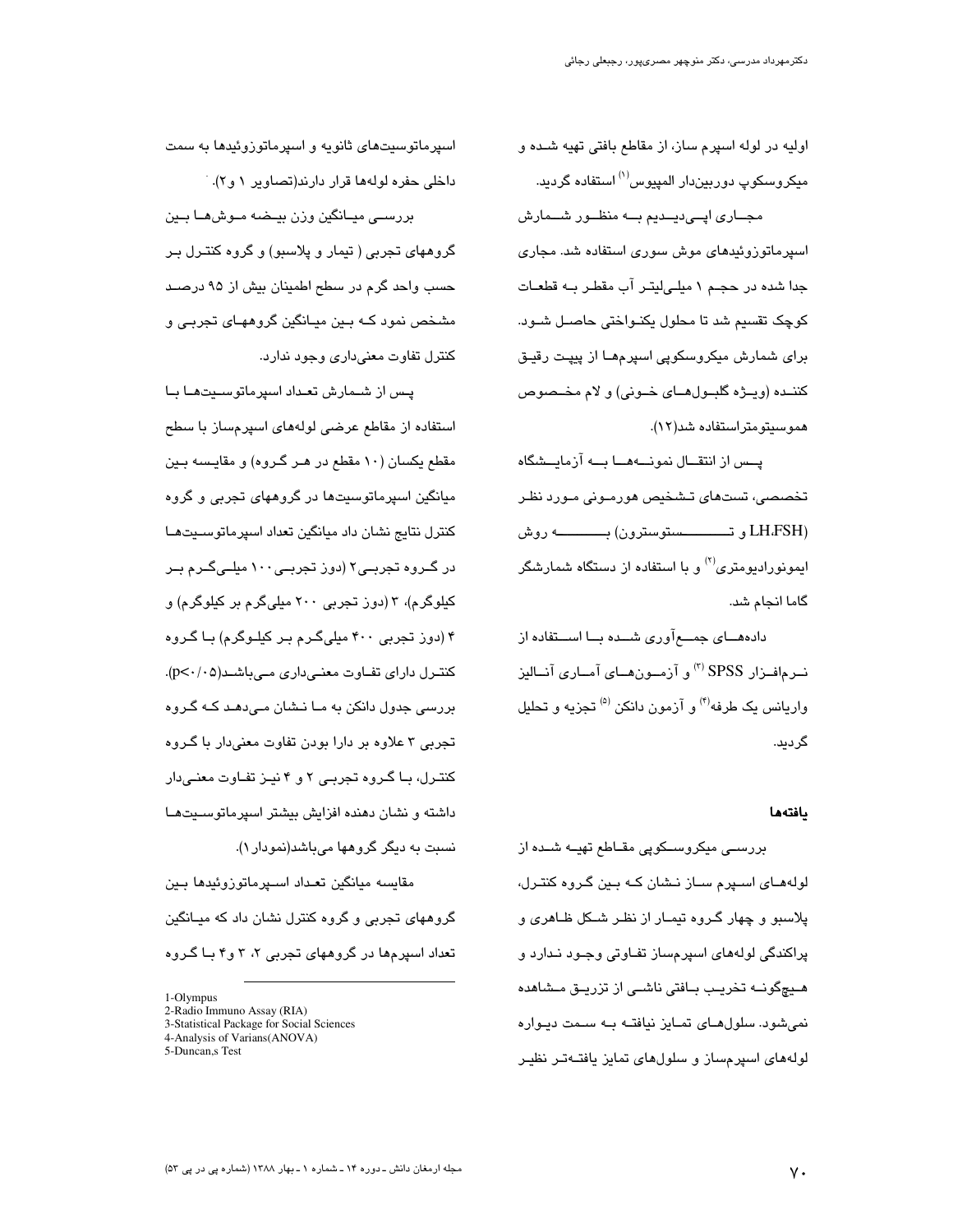کنترل دارای تفاوت معنیداری میباشد(p<٠/٠٥). همچنین بررسـی جـدول دانکـن بــه مــا نــشان داد کــه گروههای تجربی۳ و ۴ عـلاوه بـر دارا بـودن تفـاوت معنی دار با گروه کنترل، با گروه تجربی ۲ نیـز تفـاوت معنیدار داشته و نشان دهنده افزایش بیشتری در تعـداد اســپرماتوزوئیدها نــسبت بــه دیگــر گروههــای تجربی در این دوزهـا مـیباشـند(p<۰/۰۵). میـانگین تعداد اسپرماتوزوئیدهای گروه تجربـی۱ (دوز تجربـی ۵۰ میلیگرم بـر کیلـوگرم) و گـروه پلاســبو بـا گـروه کنترل تفاوت معنى دارى ندارند(نمودار ٢).

بررسی میانگین سطح هورمون LH در سـرم خـون مـوشهـای گروههـای تجربـی و گـروه کنتـرل برحسب میلی واحد بینالمللی بـر میلـیلیتـر مـشخص نمـود بـين ميـانگين گروههـای تجربـی۳ و۴ بـا گـروه کنترل تفاوت معنیداری وجود دارد(p<۰/۰۵)، اما بـین سایر گروههای تجربی با گـروه کنتـرل تفـاوت معنـی داری وجود ندارد(نمودار۳).

بررسی میانگین سطح هورمون FSH در سـرم خـون مـوشهـای گروههـای تجربـی و گـروه کنتـرل

برحسب ميلي واحد بين المللي بـر ميلـي|ليتـر مـشخص نمود بین میانگین گروههای تجربے ۲، ۳ و۴ بـا گـروه کنترل دارای تفـاوت معنـی داری وجـود دارد، امـا بـین گروههای تجربی ۱ و گـروه پلاسـبو بـا گـروه کنتـرل تفاوت معنى دارى نيست(نمودار ۴).

بررسی میانگین سطح هورمـون تـستوسترون در سرم خون مـوش۵مـای گروههـای تجربـی و گـروه کنترل برحسب واحد نانوگرم بـر میلـی|لیتـر مـشـخص نمود بين ميـانگين گروههـای تجربـی ۱ و۲ بـا گـروه کنتـــــــــرل تفـــــــــاوت معنــــــــىدارى وجــــــــود دارد(p< ۰/۰۵). همچنین بررسی جدول دانکن بـه مـا نـشان داد گـروه تجربي ٢ علاوه بر دارا بودن تفاوت معنىدار با گــروه کنترل، با گروه تجربی ۱ نیز تفاوت معنیدار داشته و نسسشان دهنسده افسـزایش بیســشتری در میســزان هورمــــــون تــــــستوسترون در ايـــــــن گـــــــروه می باشد(۰/۰۵)، اما بین گروههای تجربی۳، ۴ و گروه پلاسبو با گروه کنترل تفاوت معنـیداری وجـود ندارد.



 $\times$ 410 بزرگنمائی ىزرگنمائى X 210 تصویر ۱: مقطع عرضی لولههای اسپرمساز در گروه کنترل(رنگآمیزی هماتوکسیلین ـ ائوزین با میکروسکوپ نوری المپیوس)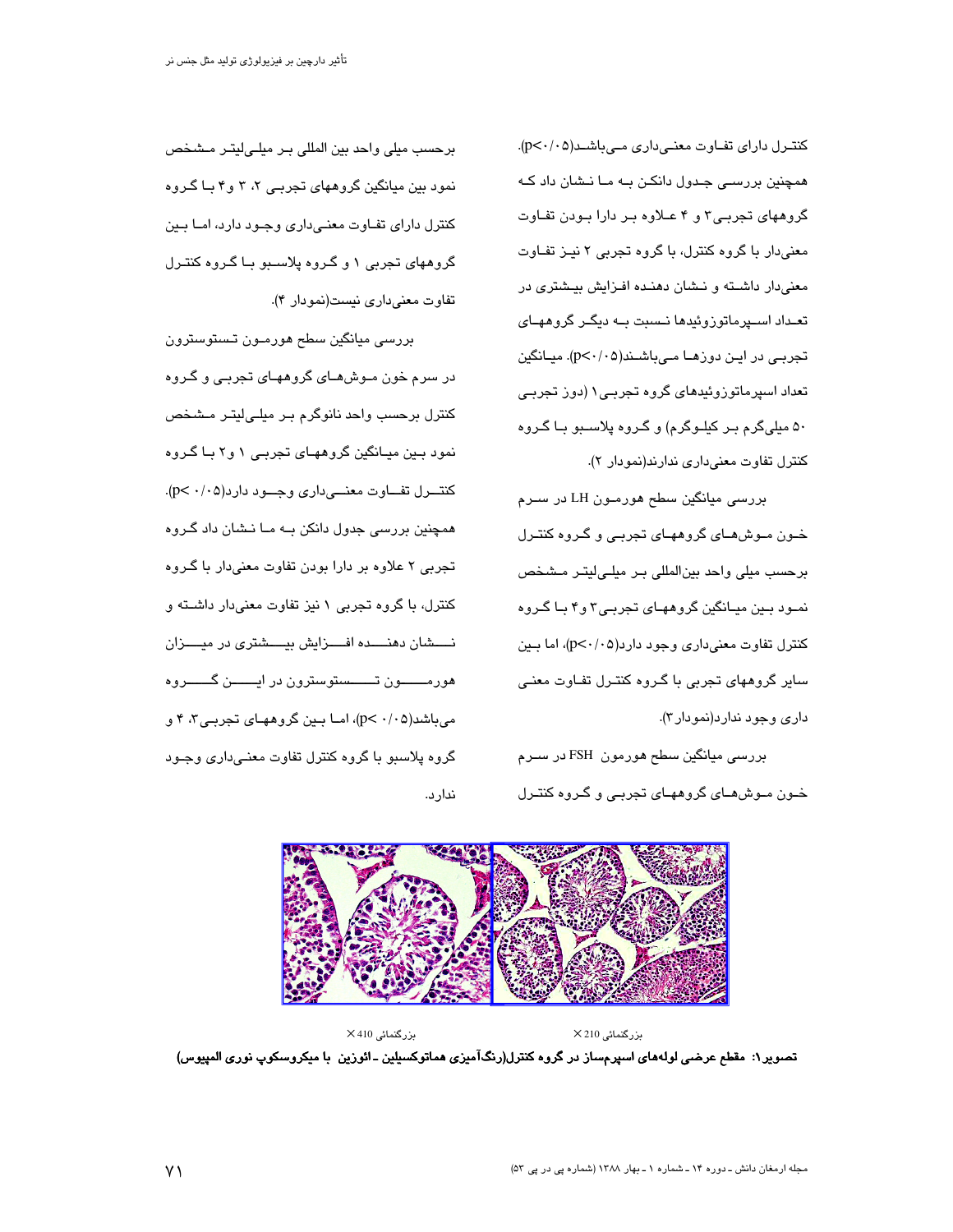

تصویر۲: مقطع عرضی لولههای اسپرم ساز در گروه تجربی۳ (دوز ۲۰۰میلیگرم بر کیلوگرم) (رنگآمیزی هماتوکسیلین ـ ائوزین با میکروسکوپ نوری المپیوس)



نمودار ۱: بررسی تأثیر عصاره دارچین بر میانگین تعداد اسپرماتوسیت ها



عصاره دارچین(میلیگرم بر کیلوگرم)

نمودار۲: بررسی تأثیر عصاره دارچین بر میانگین تعداد اسپرماتوزوئیدها

Sc: Spermatocyte Sp: Spermatozoid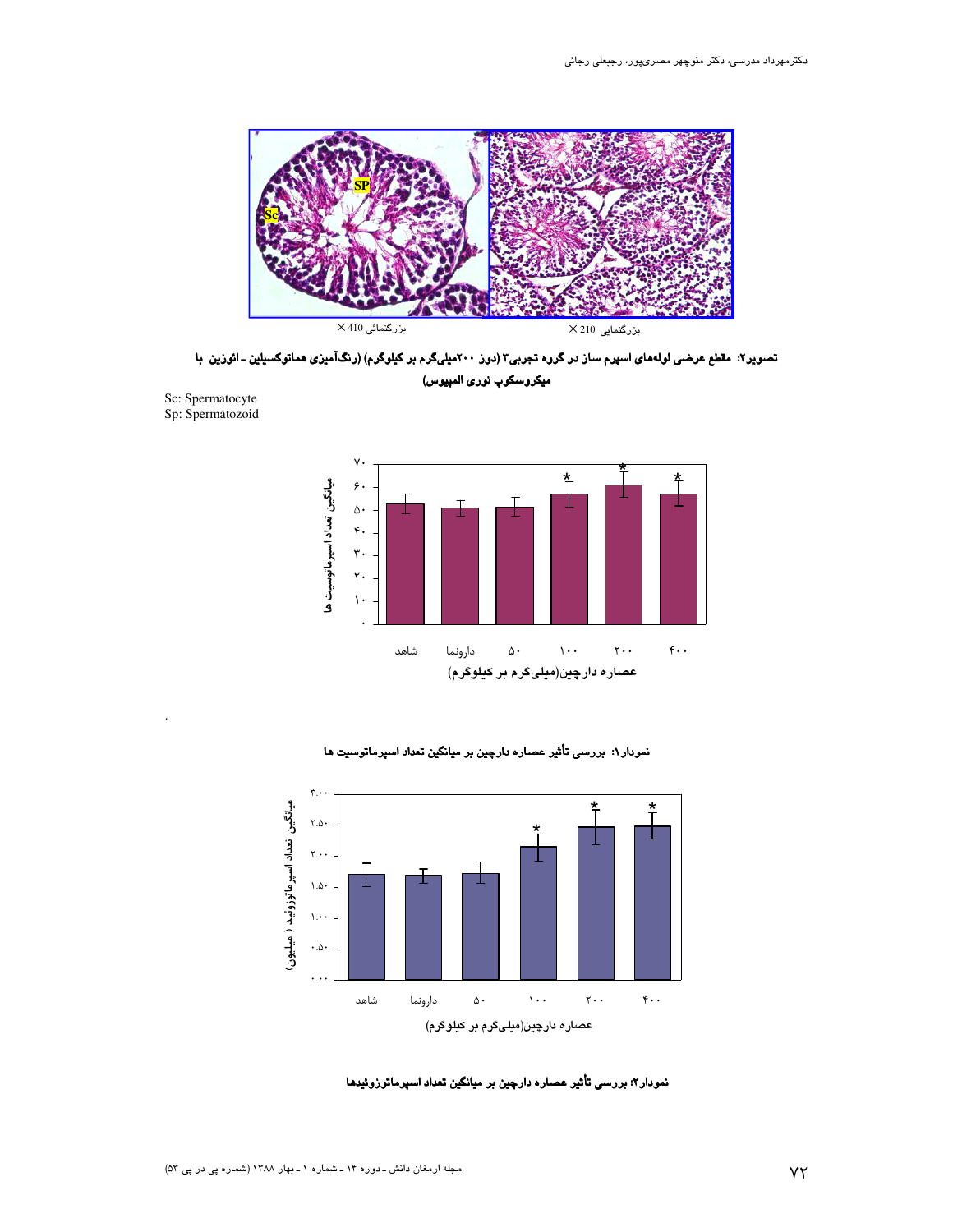

نمودار ٣: نتايج حاصل از بررسى اثر عصاره دارچين بر ميزان هورمون LH



نمودار۴: نتایج حاصل از بررسی اثر عصاره دارچین بر میزان هورمون FSH

## بحث و نتيجهگيري

دارچین گیاهی با نام علمی سیناموموم زینالیکوم و متعلق به خانواده برگ بوها است. ایـن گیـاه گرچـه بیشتر به عنـوان چاشـنی در آشـپزی و شـیرینیپـزی کاربرد دارد، ولی از مصارف درمانی بسیار وسیع آن

نباید غافل بود. دارچین یکی از قدیمیترین گیاهان دارویسی است کــه در طـب ســنتی ایــران و هنــد توجـه خاصـی بـه آن شـده اسـت. یکـی از مهمتـرین اثورات درمسانی ایسن گیساه افسزایش میسل جنسسی مىباشد(٢و٢).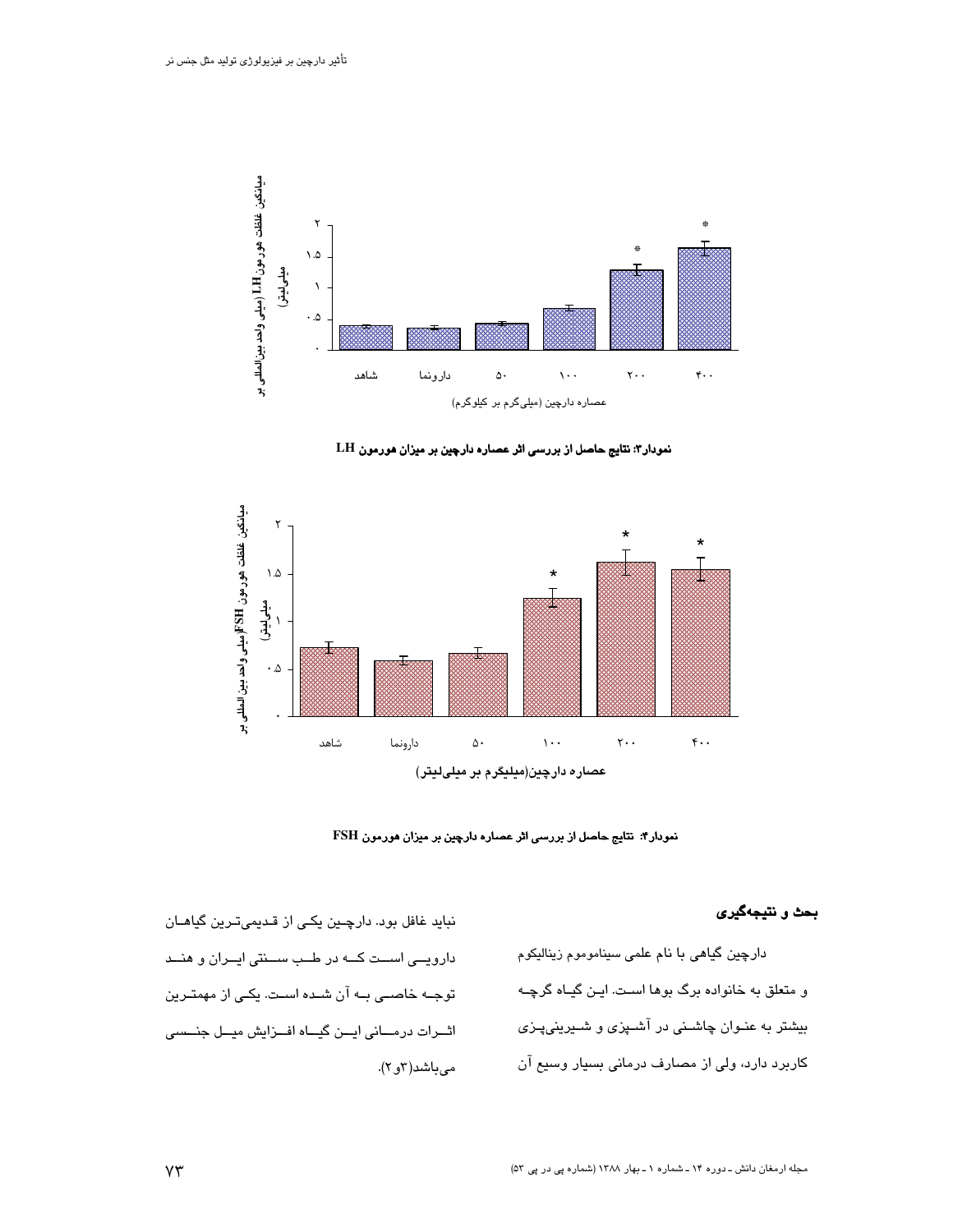یا توجه به این که پررسی های اندکی در رابطه با تأثیر عصاره پوست دارچین بر دستگاه تولیـد مثـل جنس نر به ویژه هورمونهـای جنـسی مـؤثر بـر ایـن سیستم انجام شـده اسـت، در ایـن مقالـه اثـر عـصاره الکلی دارچین در غلظتهای متفاوت بـر روی سیـستم تولید مثل موش۵ای نر بالغ بررسی شد.

نتسايج ايسن تحقيسق نسشان دهنسده افسزايش هورمونهای LH ،FSH و تـستوسترون مـیباشـد. ایـن افزایش مےتوانـد ناشـی از اثـر ترکیبـات موجـود در پوست دارچین باشد که بر روی محـور هیپوتـالاموس هيپــوفيز بيـــضـه اثـــر گذاشــــته و ســــبب افـــزايش هورمونهای مذکور میشود. خود این محور میتوانـد تحت تأثير عوامل كنترلى (منفى و مثبت) مختلـف قـرار گیرد. یکی از عوامل تأثیرگذار بر ایـن محـور نیتریـک اکسید<sup>(۱)</sup> است. این ملکول فعـال باعـث افـزایش ترشــ*ح* گنادوتروپینها و هورمون LH، بالابردن تحرک اسپرم و القای نعوظ در مردان میشود(۱۴ و ۱۳) ترشح ایـن ناقل عصبي خود تحت تـأثير عوامـل مختلـف افـزايش می یابد. یکی از این عوامل نور ایی نفرین می باشد. ایـن ماده با فعال سازی سنتز نبتریک اکسید سبب تحریـک هورمسون آزادکننسده LH و افسزایش ترشسم LH مىشود(١۵).

تحقیقات نشان دهنده این مطلب است که ترشح نور اپے نفـرین تحت تـأثیر سـینامالدئید (عمـدەتـرین ترکیب دارچین) افزایش مےپابـد. ایـن ترکیـب موجـب اتحمال يون كلسيم به غشاء وآزاد سيازى AMP

حلقــوي<sup>(۲)</sup> و در نتيجــه افــزايش ترشــــع نــوراپينفــرين مےشود(۱۶) هورمون لیتین نیـز بـه واسـطه سـنتز میشود(۱۷). با توجه به توضـیحات ارایــه شــده علـت افـزایش هورمـون هـای FSH و LH در دوزهـای ۲۰۰ و ۴۰۰ میلـیگـرم بـر کیلـوگرم را مـیتـوان مربـوط بـه اثرمستقيم يا غير مستقيم تركيبـات دارچـين بـه ويـژه سینامالدئید در افزایش سنتز نیتریک اکسید دانست.

در مطالعــــــه حاضــــــر ميـــــزان هورمــــــون تــستوسترون در دوزهــای ۵۰ و ۱۰۰ میلــیگــرم بــر کیلوگرم افزایش میبابد. ترکیبات موجـود در دارچـین را می توان علت این افـزایش دانـست. احتمـالاً عـصـاره دارچین با افـزایش ترشــح LH و یـا بـا تــأثیر مـستقیم می تواند سنتز تستوسترون را افزایش دهد. پژوهش ها نشان می دهـد دلتـا - کـادنین موجـود در دارچـین بـه عنىوان فساكتور افىزايش دهنىده تىستوسترون عمىل مىكند(١٨).

علت کاهش میـزان هورمـون تـستوسترون در دوزهای ۲۰۰ و ۴۰۰ میلی گرم بر کیلوگرم را بـا وجـود افزایش ترشح هورمون LH در این دوزها میتـوان بــه افزایش احتمالی ترشح هورمون لپتین نسبت داد، زیـرا این هورمون به عنوان عاملی در افزایش استروژنن هـا و كــاهش آنــدروژنهــا عمــل مــىكنــد(١٩). ً هورمــون آزادکننده LH نیز علت احتمالی دیگر در کاهش میـزان

<sup>1-</sup>Nitric Oxide.(NO) 2-Cyclic AMP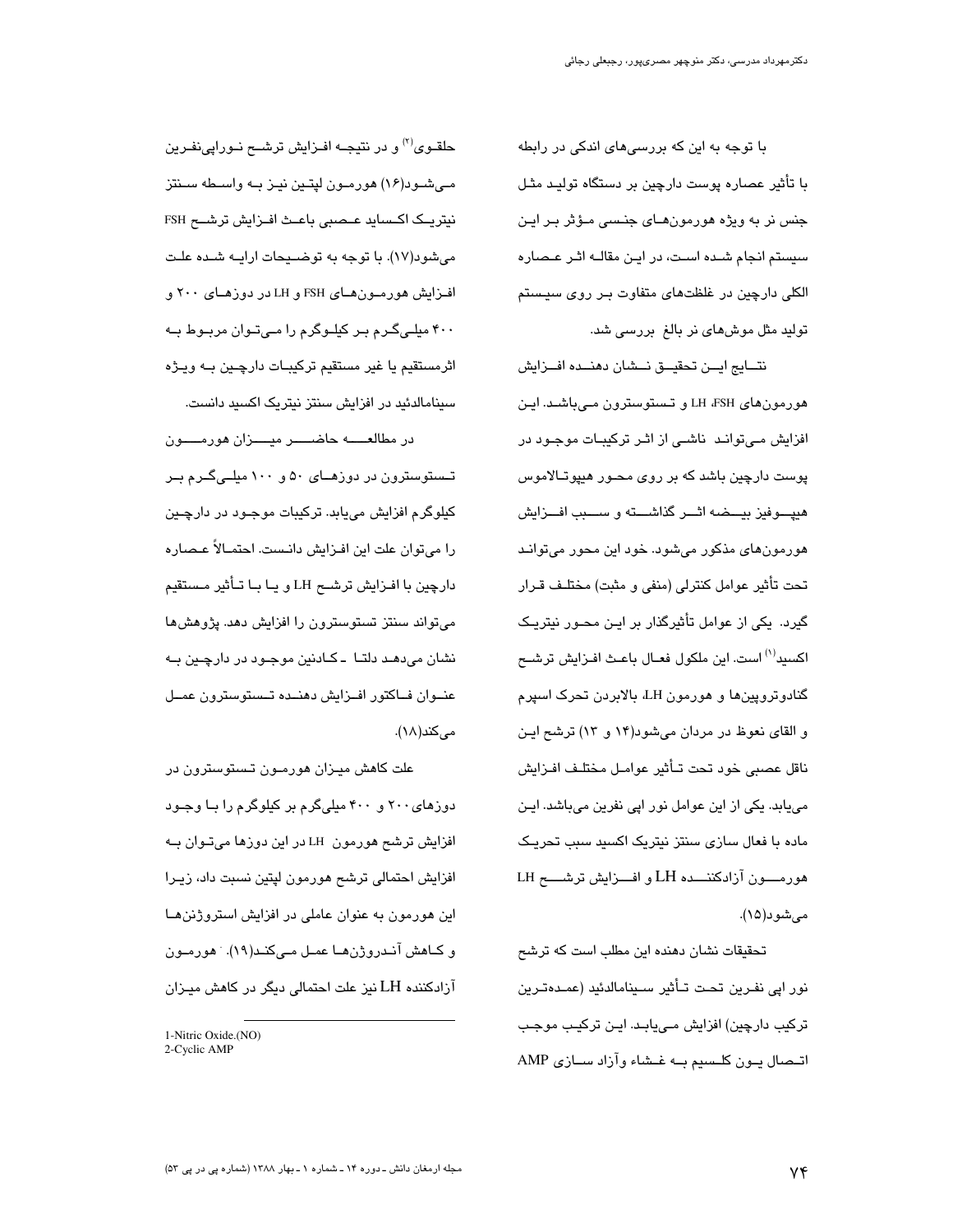ترشع تستوسترون در دوزهای ۲۰۰ و ۴۰۰ میلے گـرم بر کیلو گرم است. افزایش ترشح این هورمـون از یـک سو موجب افزایش ترشح هورمون های FSH و LH شده و از طرفی با کاهش گیرندههـای LH موجـود در بیــضه از ســنتز و ترشـــح تــستوسترون ممانعــت میکند(۲۰) .

میتوان چنین نتیجهگیری نمود کـه افـزایش ترشح هورمونهای مذکور میتواند منجـر بـه تکثیـر سلولهای اسپرمساز، افزایش سلولهای لایـدیک و در نتیجــه افــزایش تعــداد ســلولهــای جنــسی شــود. در مطالعهای در سال ۱۹۹۸ ثابت شد که مصرف خوراکی عصاره دارچین به وسیله موشها موجب افـزایش در اسپرماتوژنز میشود(۳)، ایـن مطلـب مـی توانـد تأییـد کننده نتایج به دست آمده در این تحقیق مبنـی بـر اثـر عصاره دارچین در بهبود عملکرد سیستم تولیـد مثـل موش مای کوچک آزمایشگاهی نر میباشد. به هر حال تحقیقـات بیـشتری لازم اسـت تـا مکانیـسمهـای اثـر دارچین بر دستگاه تولید مثل را شناخت.

تقدير وتشكر

بدین وسیله از کلیــه همکــارانی کــه در مراحـل مختلف انجام این طرح مارا یاری نمودهاند تقدیر و تشکر می شود.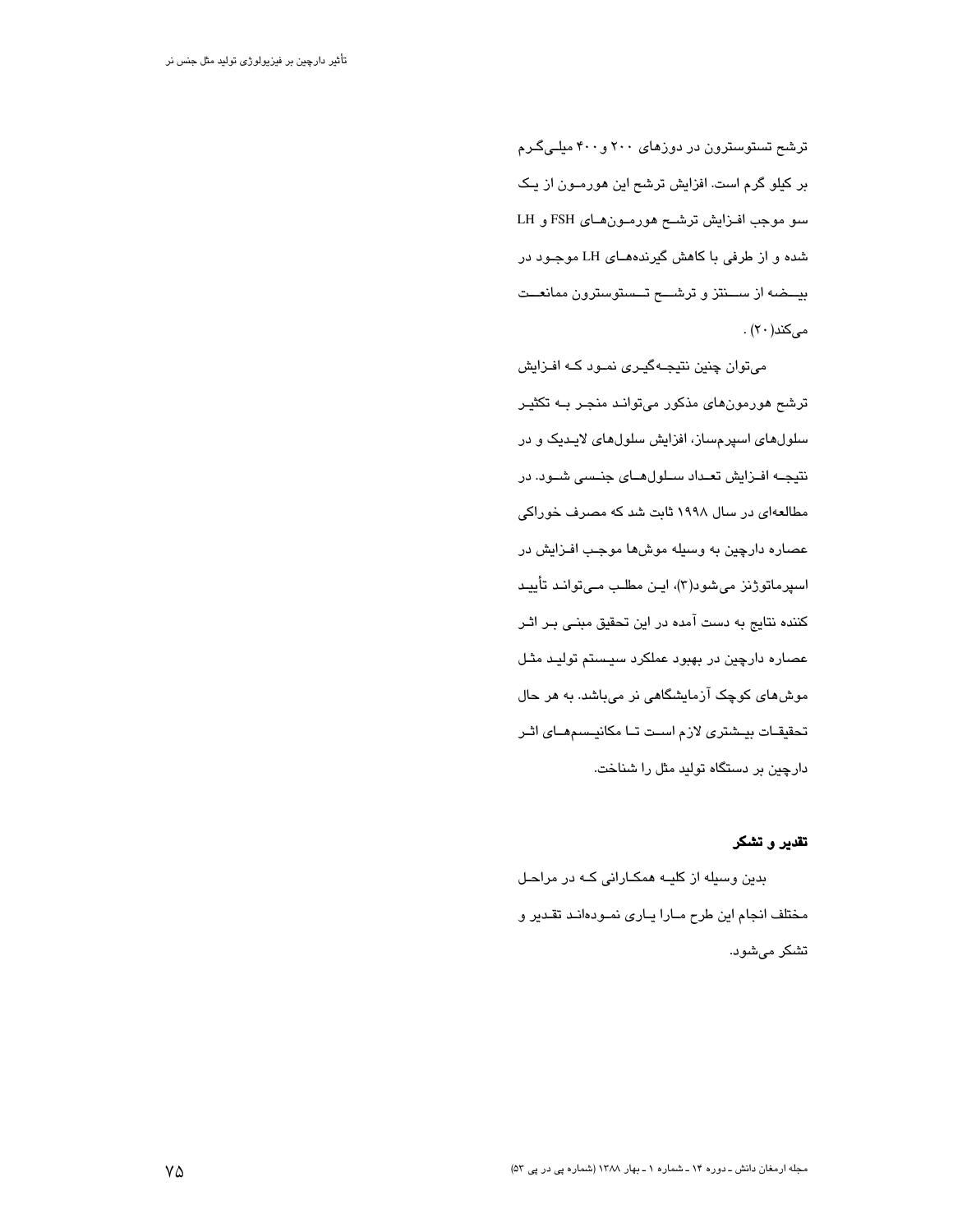#### **Modaresi M\* , Messripour M\*\* , Rajaei R\*\*\* .**

Assistant Professor of Animal Scinces,<br>Department of Aariculture. Department of Agriculture, Islamic azad University of Khorasgan Branch, Isfahan, Iran

 **\*\***Professor of Clinical Biochemistry, Department of Basic Science, Islamic azad University of Khorasgan Branch, Isfahan,Iran

**\*\*\***MSc In Animal Scinces,Department of Science ,Payam e Noor University of Isfahan center, Isfahan, IRAN

**KEYWORDS: Cinnamomum zeylanicum, Mice, Male reproductive system, Testosterone** 

Received:21/01/2009 Accepted:11/05/2009

**Corresponding Author: Modaresi M Email:mehrdad\_modaresi@hotmail.com** 

# **The Effect of Cinnamon (Bark) Extract on Male Reproductive Physiology in Mice**

# **ABSTRACT:**

**Introduction and Objective:** Cinnamon is a plant with the scientific name Cinnamomum zeylanicum that belongs to the Lauraceae family. This plant has many therapeutic effects; one of them is the increasing of sexual desire. This study was conducted to find out the effects of Cinnamon extracts on reproductive physiology of male laboratory mice.

**Materials and Methods:** Animals were assigned in six groups, each consisted of eight mice. The mice groups were experimental groups (1, 2, 3, 4) and two control and placebo groups. All animals were kept in same condition. Different doses of Cinnamon hydroethanolic extract (50,100,200 and 400mg/kg/2day) were injected, intraperitonealy, to animals for 20 days while the control group received normal saline plus ethanol. The most important parameters in this study were included: variation in testicles weight, probabe histological changes in testes, changes in number of sexual cells and density of LH, FSH and testosterone in blood of the subjects.

**Results:** The results indicated that cinnamon can significantly increase the level of LH and FSH in doses of 200, 400 mg/kg. The density of testosterone increased in dose of 50, 100 mg/kg also the number of sperms and primary spermatocytes raise in 100, 200 and 400 cinnamon extract while no significant changes were observed in weight of testicles and also in histological findings.

**Conclusion:** The findings of this research indicated the positive effects of cinnamon extract on male reproductive system and hormonal changes in pituitary-gonad axis because sperm count and secretion of FSH hormone had a meaningful significance in dose of 200 and400 mg/kg of the cinnamon extract.